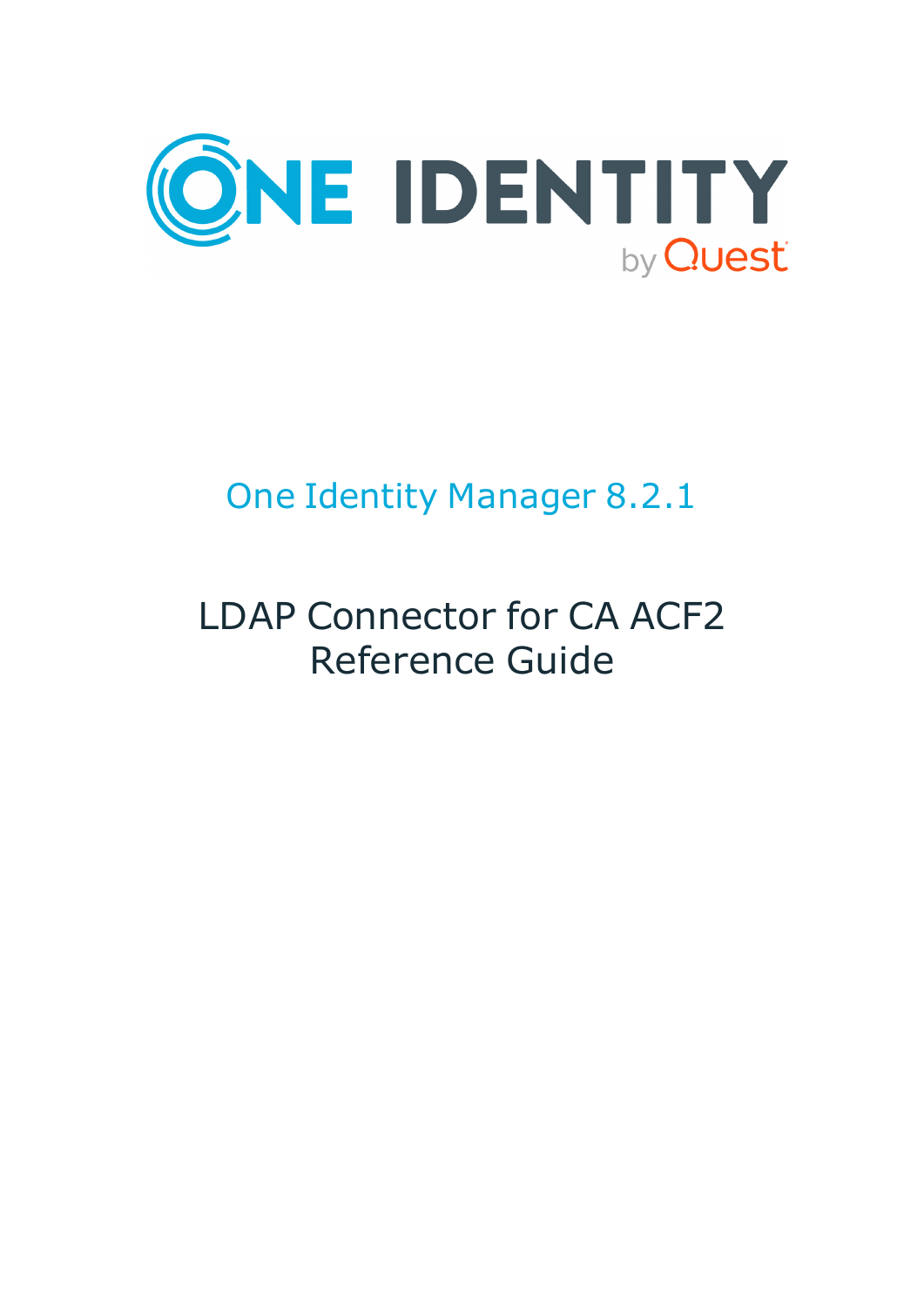#### **Copyright 2022 One Identity LLC.**

#### **ALL RIGHTS RESERVED.**

This guide contains proprietary information protected by copyright. The software described in this guide is furnished under a software license or nondisclosure agreement. This software may be used or copied only in accordance with the terms of the applicable agreement. No part of this guide may be reproduced or transmitted in any form or by any means, electronic or mechanical, including photocopying and recording for any purpose other than the purchaser's personal use without the written permission of One Identity LLC .

The information in this document is provided in connection with One Identity products. No license, express or implied, by estoppel or otherwise, to any intellectual property right is granted by this document or in connection with the sale of One Identity LLC products. EXCEPT AS SET FORTH IN THE TERMS AND CONDITIONS AS SPECIFIED IN THE LICENSE AGREEMENT FOR THIS PRODUCT, ONE IDENTITY ASSUMES NO LIABILITY WHATSOEVER AND DISCLAIMS ANY EXPRESS, IMPLIED OR STATUTORY WARRANTY RELATING TO ITS PRODUCTS INCLUDING, BUT NOT LIMITED TO, THE IMPLIED WARRANTY OF MERCHANTABILITY, FITNESS FOR A PARTICULAR PURPOSE, OR NON-INFRINGEMENT. IN NO EVENT SHALL ONE IDENTITY BE LIABLE FOR ANY DIRECT, INDIRECT, CONSEQUENTIAL, PUNITIVE, SPECIAL OR INCIDENTAL DAMAGES (INCLUDING, WITHOUT LIMITATION, DAMAGES FOR LOSS OF PROFITS, BUSINESS INTERRUPTION OR LOSS OF INFORMATION) ARISING OUT OF THE USE OR INABILITY TO USE THIS DOCUMENT, EVEN IF ONE IDENTITY HAS BEEN ADVISED OF THE POSSIBILITY OF SUCH DAMAGES. One Identity makes no representations or warranties with respect to the accuracy or completeness of the contents of this document and reserves the right to make changes to specifications and product descriptions at any time without notice. One Identity does not make any commitment to update the information contained in this document.

If you have any questions regarding your potential use of this material, contact:

One Identity LLC. Attn: LEGAL Dept 4 Polaris Way Aliso Viejo, CA 92656

Refer to our Web site ([http://www.OneIdentity.com](http://www.oneidentity.com/)) for regional and international office information.

#### **Patents**

One Identity is proud of our advanced technology. Patents and pending patents may apply to this product. For the most current information about applicable patents for this product, please visit our website at [http://www.OneIdentity.com/legal/patents.aspx](http://www.oneidentity.com/legal/patents.aspx).

#### **Trademarks**

One Identity and the One Identity logo are trademarks and registered trademarks of One Identity LLC. in the U.S.A. and other countries. For a complete list of One Identity trademarks, please visit our website at [www.OneIdentity.com/legal](http://www.oneidentity.com/legal). All other trademarks are the property of their respective owners.

#### **Legend**

**WARNING: A WARNING icon highlights a potential risk of bodily injury or property damage, for which industry-standard safety precautions are advised. This icon is often associated with electrical hazards related to hardware.**

**CAUTION: A CAUTION icon indicates potential damage to hardware or loss of data if** A **instructions are not followed.**

One Identity Manager LDAP Connector for CA ACF2 Reference Guide Updated - 27 April 2022, 02:47 Version - 8.2.1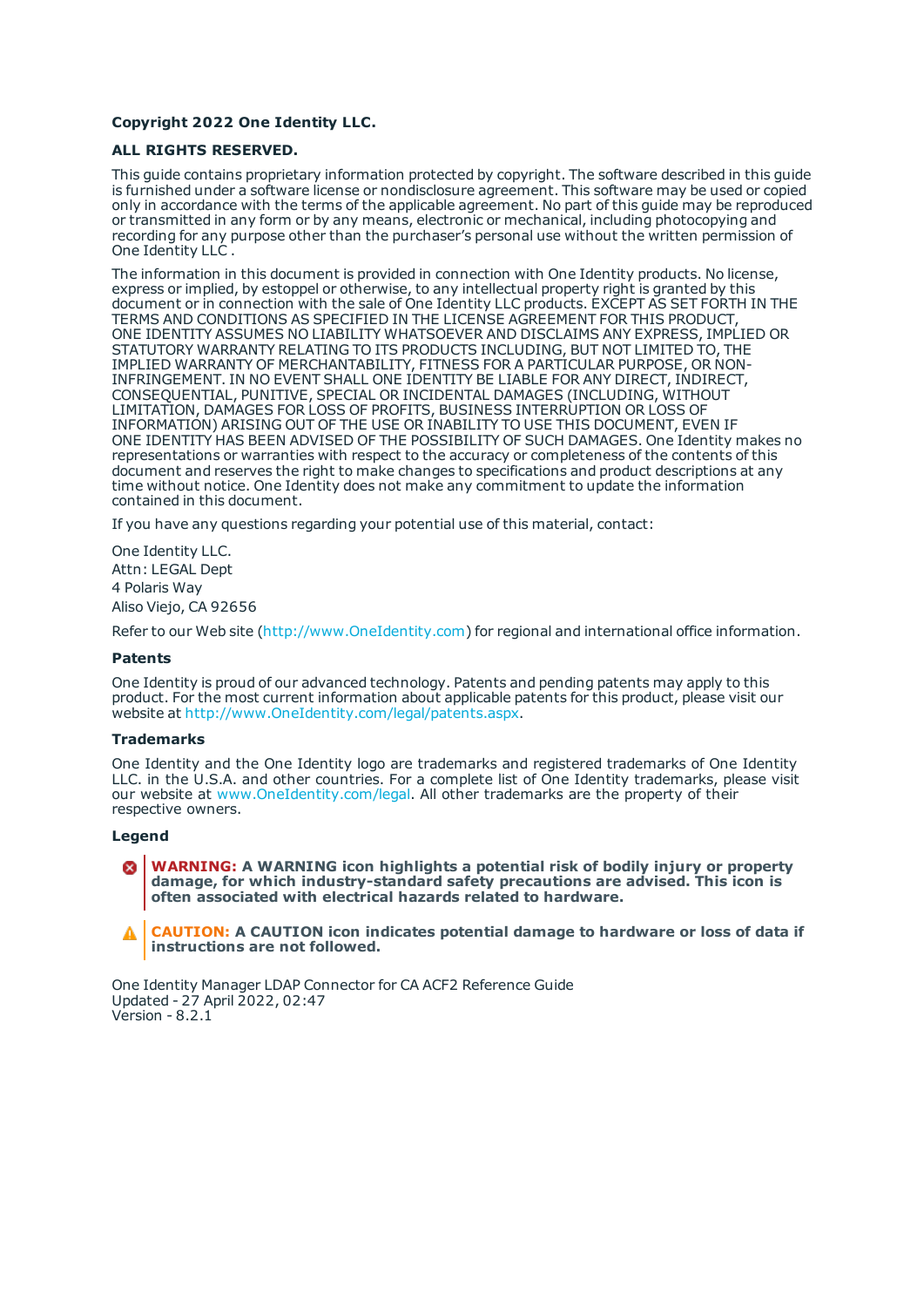## **Contents**

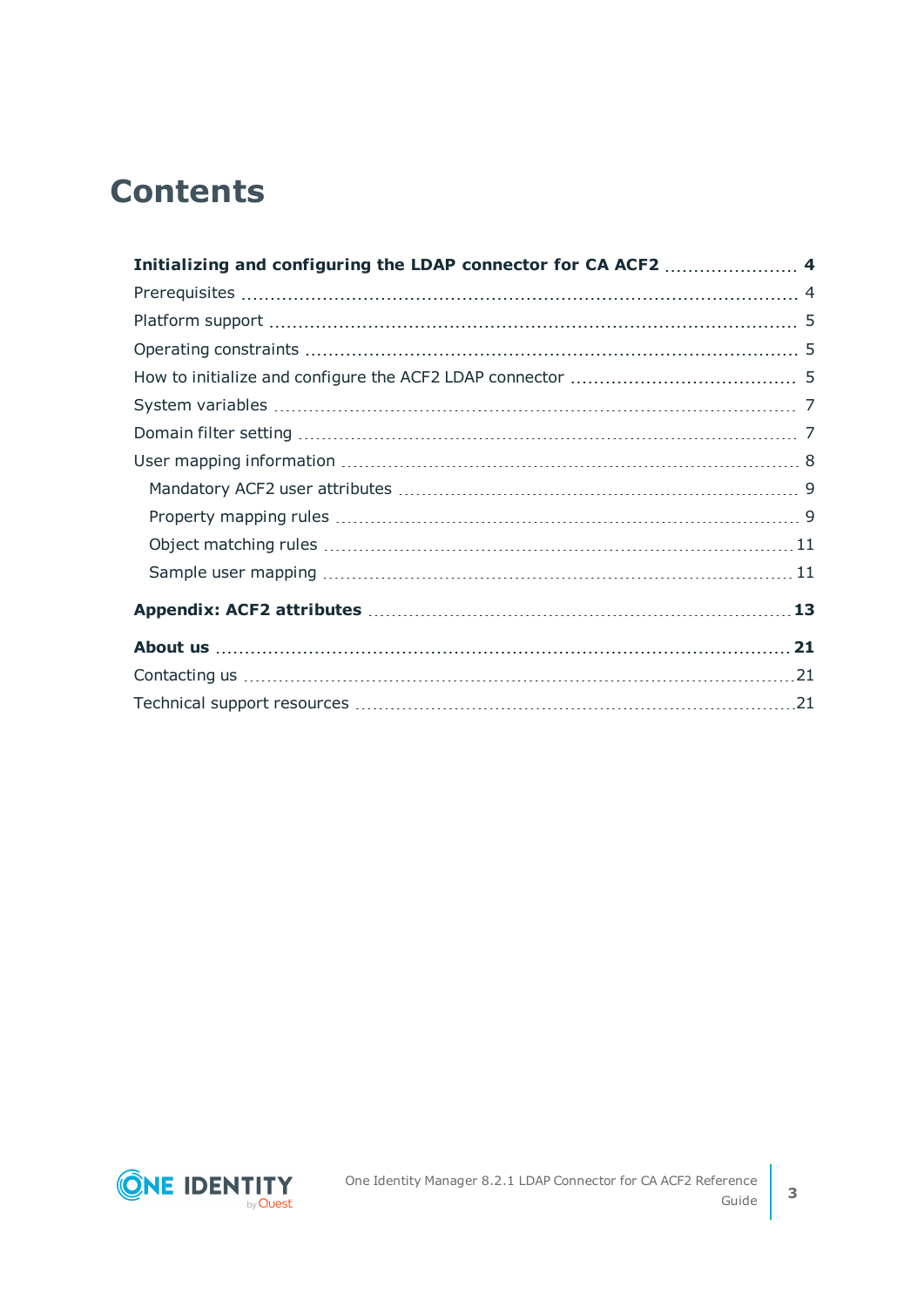# <span id="page-3-0"></span>**Initializing and configuring the LDAP connector for CA ACF2**

This document describes how to initialize and configure the ACF2 LDAP connector into an existing One Identity Manager system. This enables One Identity Manager to access, read, and update data stored in an ACF2 database on an IBM mainframe.

### **Detailed information about this topic**

- [Prerequisites](#page-3-1) on page 4
- $\cdot$  [Platform](#page-4-0) support on page 5
- Operating [constraints](#page-4-1) on page 5
- $\cdot$  How to initialize and configure the ACF2 LDAP [connector](#page-4-2) on page 5
- [Domain](#page-6-1) filter setting on page 7
- System [variables](#page-6-0) on page 7
- $\cdot$  User mapping [information](#page-7-0) on page 8
- <span id="page-3-1"></span>• ACF2 [attributes](#page-12-0) on page 13

### **Prerequisites**

• The IBM mainframe must have the CA LDAP Server for z/OS installed and configured. It is recommended that you remove the search size limit on the CA LDAP Server. You can do this by editing the configuration file slapd.conf on the server. Set the sizelimit value to unlimited as follows.

For versions of CA LDAP Server version 14 or earlier

sizelimit 0

For versions of CA LDAP Server version 15 or later

sizelimit unlimited



One Identity Manager 8.2.1 LDAP Connector for CA ACF2 Reference Guide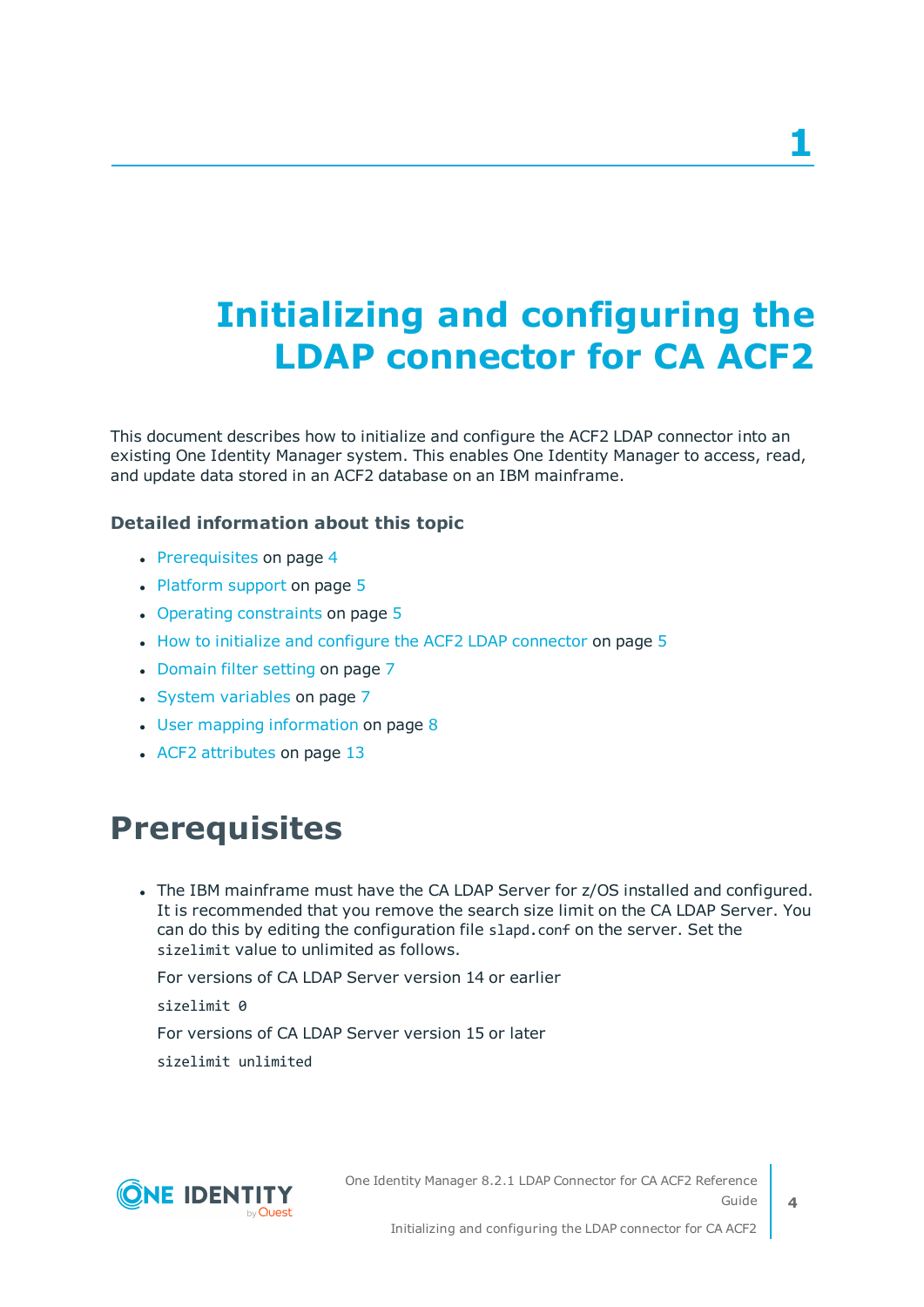• An LDAP service account must be created on your ACF2 server that has the appropriate permissions to administer users and groups on this platform. The account must be given sufficient privileges so that the profiles being administered fall within the scope of the administrator user.

NOTE: Before attempting to connect to the CA LDAP server with the One Identity Manager connector, first check that the CA LDAP server is running correctly. You can test this with any LDAP browser, for example, the LDP.exe tool from Microsoft. For more information, see your *LDAP browser documentation*.

## <span id="page-4-0"></span>**Platform support**

The ACF2 LDAP connector has been verified for synchronization against the IBM mainframe running CA ACF2 version 9.0 or later.

## <span id="page-4-1"></span>**Operating constraints**

- There is an eight-character limit for user names on ACF2.
- There is an eight-character limit for passwords on ACF2.

## <span id="page-4-2"></span>**How to initialize and configure the ACF2 LDAP connector**

NOTE: The following sequence describes how you configure a synchronization project if the Synchronization Editor is in expert mode.

#### *To set up initial synchronization project for ACF2*

- 1. Start the Synchronization Editor and log in.
- 2. From the start page, select **Start a new synchronization project**. This starts the Synchronization Editor project wizard.
- 3. On the **Choose target system** page, select **ACF2 LDAP Connector**.
- 4. On the **System access** page, click **Next**.
- 5. On the **Create system connection** page, select **Create new system connection**.
- 6. On the system connection wizard start page, click **Next**.
- 7. On the **Network** page:



One Identity Manager 8.2.1 LDAP Connector for CA ACF2 Reference Guide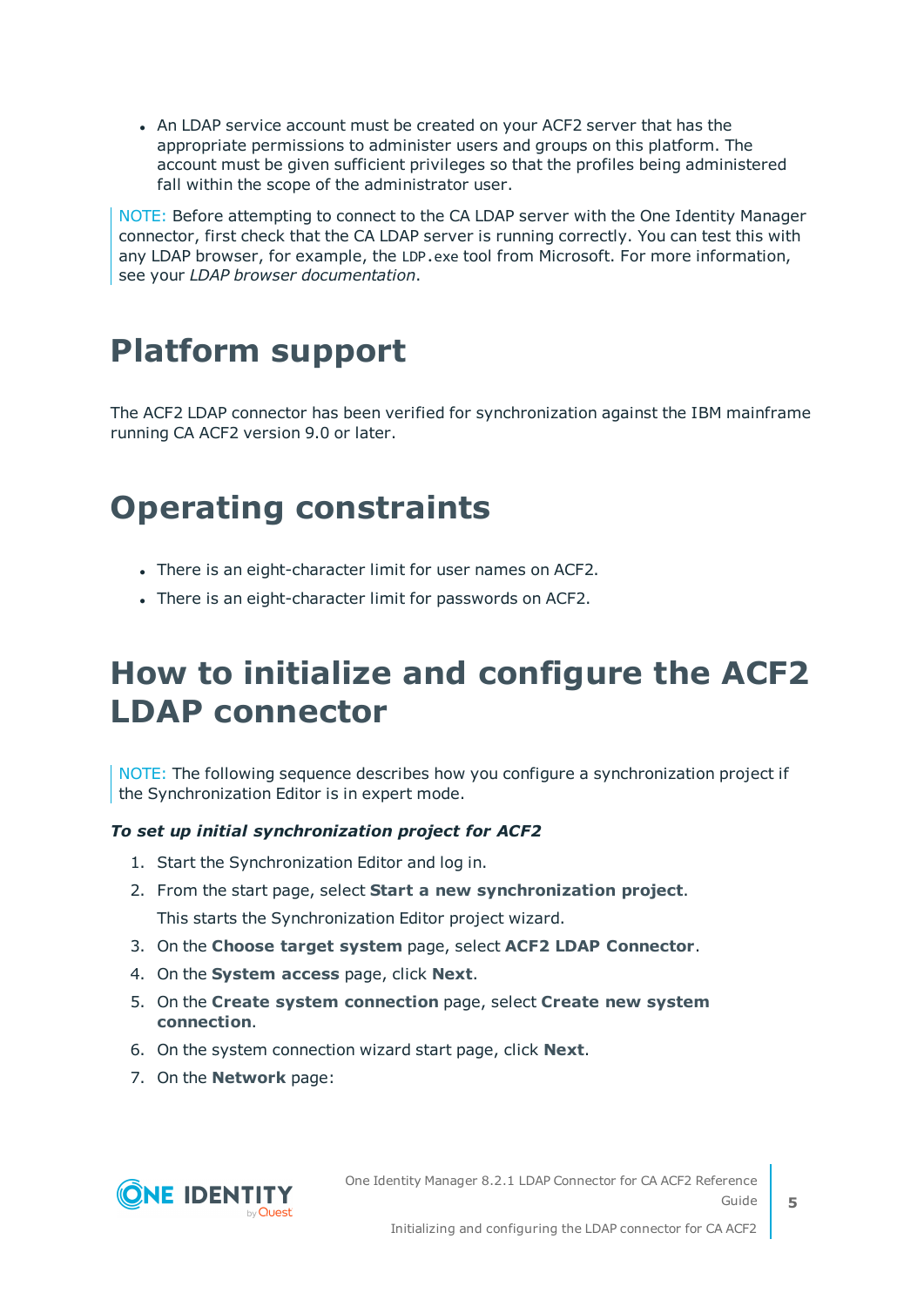- a. In the **Server** field, enter the DNS name or IP address of your mainframe server.
- b. In the **Port** field, enter the port number.
- c. Click **Test** ensure the server is accessible.
- d. The CA LDAP server for z/OS supports LDAP v3. Enter the number 3 in the **Protocol version**.
- e. If SSL is used, select the **Use SSL** check box.
- 8. On the **Authentication** page:
	- a. Set the **Authentication method** to **Basic**.
	- b. In the **Credentials** section, enter the full DN and password of the administrator account on your ACF2 system. The account DN can take the format CN=<account id> or acf2lid=<account id>.
	- c. Click **Test** to check that the credentials are valid.

The schema is loaded from the ACF2 system.

- 9. Ignore the **Define virtual classes** page. Click **Next**.
- 10. On the **Search options** page:
	- a. In the **Base DN** drop-down list, select the correct base DN for your system.
	- b. Ignore **Use partitioned search**.
- 11. Ignore the **Modification capabilities** page. Click **Next**.
- 12. Ignore the **Auxiliary class assignment** page. Click **Next**.
- 13. On the **System attributes** page, in the **Revision properties** section, clear the **createTimestamp** and **modifyTimestamp** entries by double-clicking them.
- 14. Ignore the **Select dynamic group attributes** page. Click **Next**.
- 15. Ignore the **Password settings** page. Click **Next**.
- 16. Click **Finish**.

This takes you back to the Synchronization Editor project wizard.

17. On the **One Identity Manager connection** page, enter the database connection data.

This loads the ACF2 schema into your One Identity Manager. Wait for this to complete.

- 18. On the **Select project template** page, select **Create blank project**.
- 19. On the **General** page, enter a display name for your synchronization project and set a scripting language if required.
- 20. Click **Finish**.
- 21. Select **Activate project**.

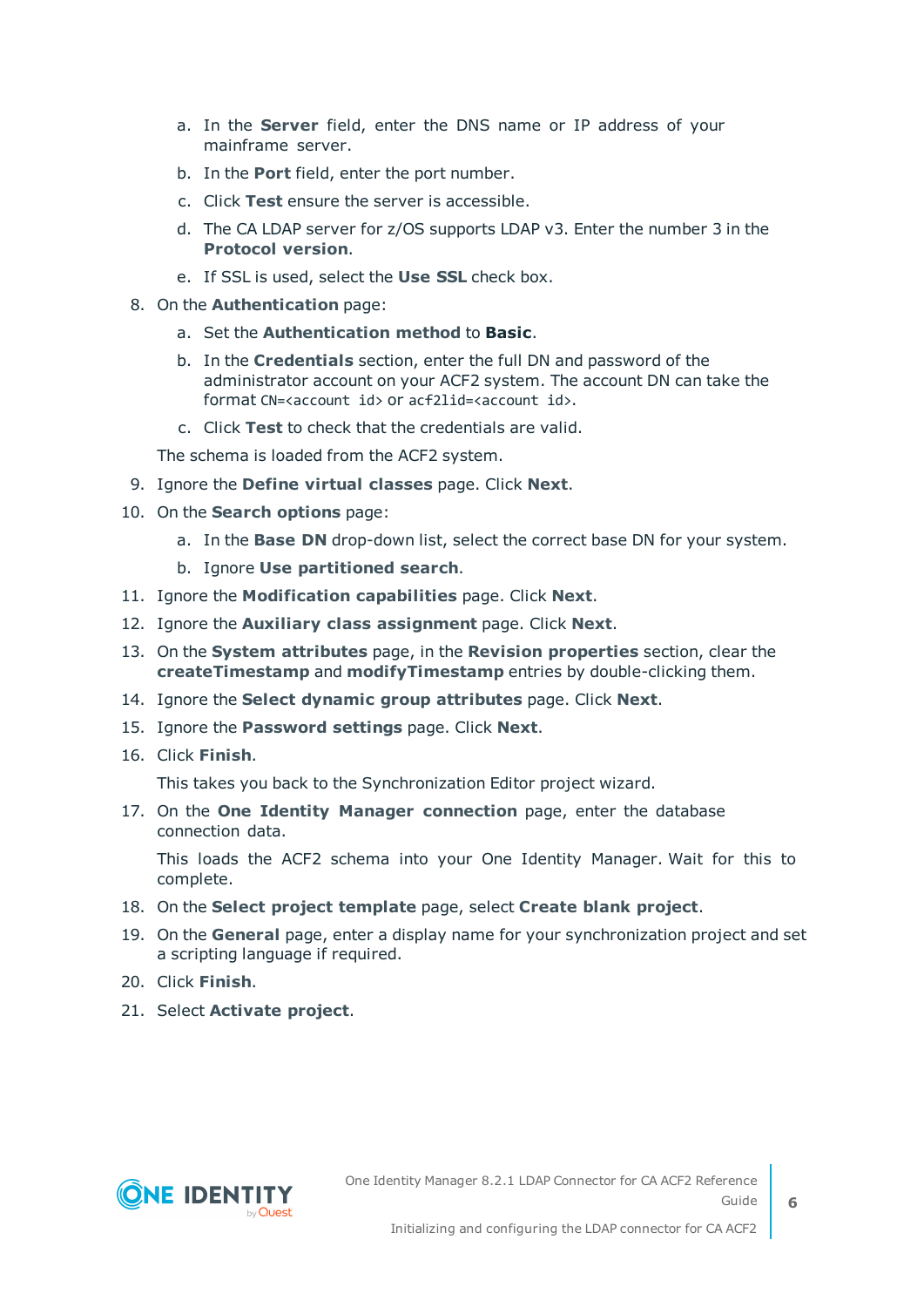### **Related topics**

- [Domain](#page-6-1) filter setting on page 7
- User mapping [information](#page-7-0) on page 8

## <span id="page-6-0"></span>**System variables**

The following system variables need to be defined for the attribute mappings. For more detailed information about variables, see the *One Identity Manager Target System Synchronization Reference Guide*.

#### **Table 1: System variables**

| <b>Name</b> | Value                                                                                                                      |
|-------------|----------------------------------------------------------------------------------------------------------------------------|
|             | IdentDomain The name of your ACF2 domain, for example, MAINFRAME2                                                          |
|             | UserLocation Parent DN of your ACF2 user container, for example,<br>acf2admingrp=lids, host=mainframe2, o=mycompany, c=com |

### **Related topics**

- [Domain](#page-6-1) filter setting on page 7
- <span id="page-6-1"></span>• Property [mapping](#page-8-1) rules on page 9

### **Domain filter setting**

A domain filter must be created to identify information that has been retrieved from the ACF2 database to keep it separate from other imported data.

- 1. Update the One Identity Manager schema so that all entries are included.
	- a. In the Synchronization Editor, open your ACF2 project.
	- b. Select **Configuration > One Identity Manager connection**.
	- c. In the **General** section, click **Update schema**.
	- d. Click **Yes** in the next two dialogs.
	- e. Click **OK** when complete.
- 2. In the Manager
	- a. Select **LDAP > Domains**.
	- b. In the result list toolbar, click  $\mathbf{I}$ .

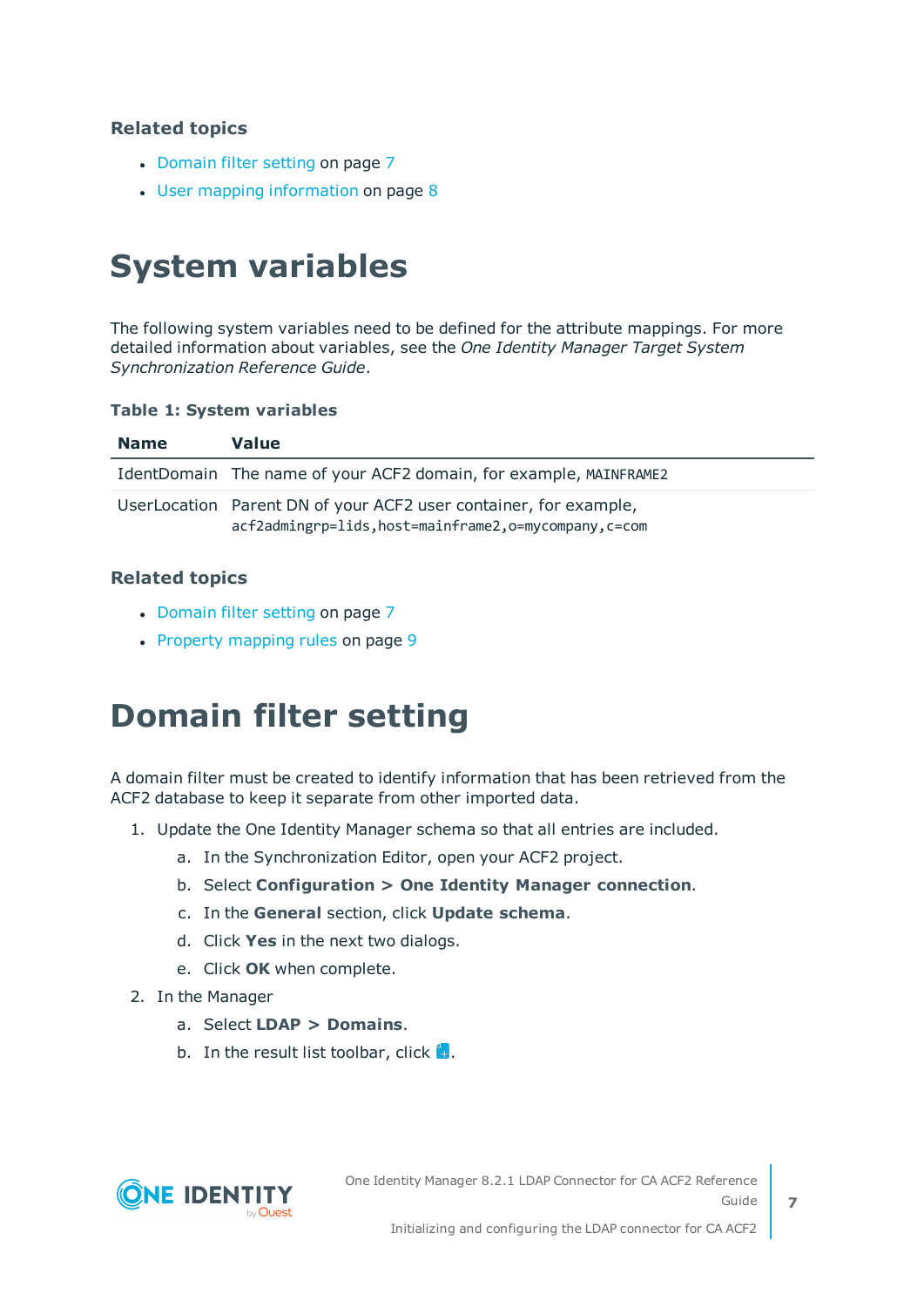c. On the **General** tab, enter the following general master data.

#### **Table 2: Domain master data**

| <b>Property</b>            | <b>Description</b>                                                                  |
|----------------------------|-------------------------------------------------------------------------------------|
| Display name               | Display name, for example, ACF2 Domain                                              |
| Distinguished<br>name      | Distinguished name of the domain, for example,<br>host=mainframe2,o=mycompany,c=com |
| Domain                     | Domain name, for example, MAINFRAME2                                                |
| Structural<br>object class | Structural object class representing the object type; enter<br><b>DCOBJECT</b>      |

- d. Save the changes.
- 3. In the Synchronization Editor, open your ACF2 project.
	- a. Select **Configuration > One Identity Manager connection**.
	- b. Select the **Scope view** and click **Edit scope**.
	- c. Select the object type **LDPDomain** in the **Scope hierarchy** list and set the **Object filter** to **Ident\_Domain ='\$IdentDomain\$'**.
	- d. Save the changes.

For more detailed information about scopes, see the *One Identity Manager Target System Synchronization Reference Guide*.

### **Related topics**

<span id="page-7-0"></span>• System [variables](#page-6-0) on page 7

### **User mapping information**

This section shows a possible mapping between a user account in CA ACF2 and the standard One Identity Manager database table called LDAPAccount.

- Set up a new mapping from LDAPAccount(all) to  $\arctan(1)$ .

For more detailed information about setting up mappings, see the *One Identity Manager Target System Synchronization Reference Guide*.

### **Detailed information about this topic**

- [Mandatory](#page-8-0) ACF2 user attributes on page 9
- $\cdot$  Property [mapping](#page-8-1) rules on page 9



One Identity Manager 8.2.1 LDAP Connector for CA ACF2 Reference Guide

Initializing and configuring the LDAP connector for CA ACF2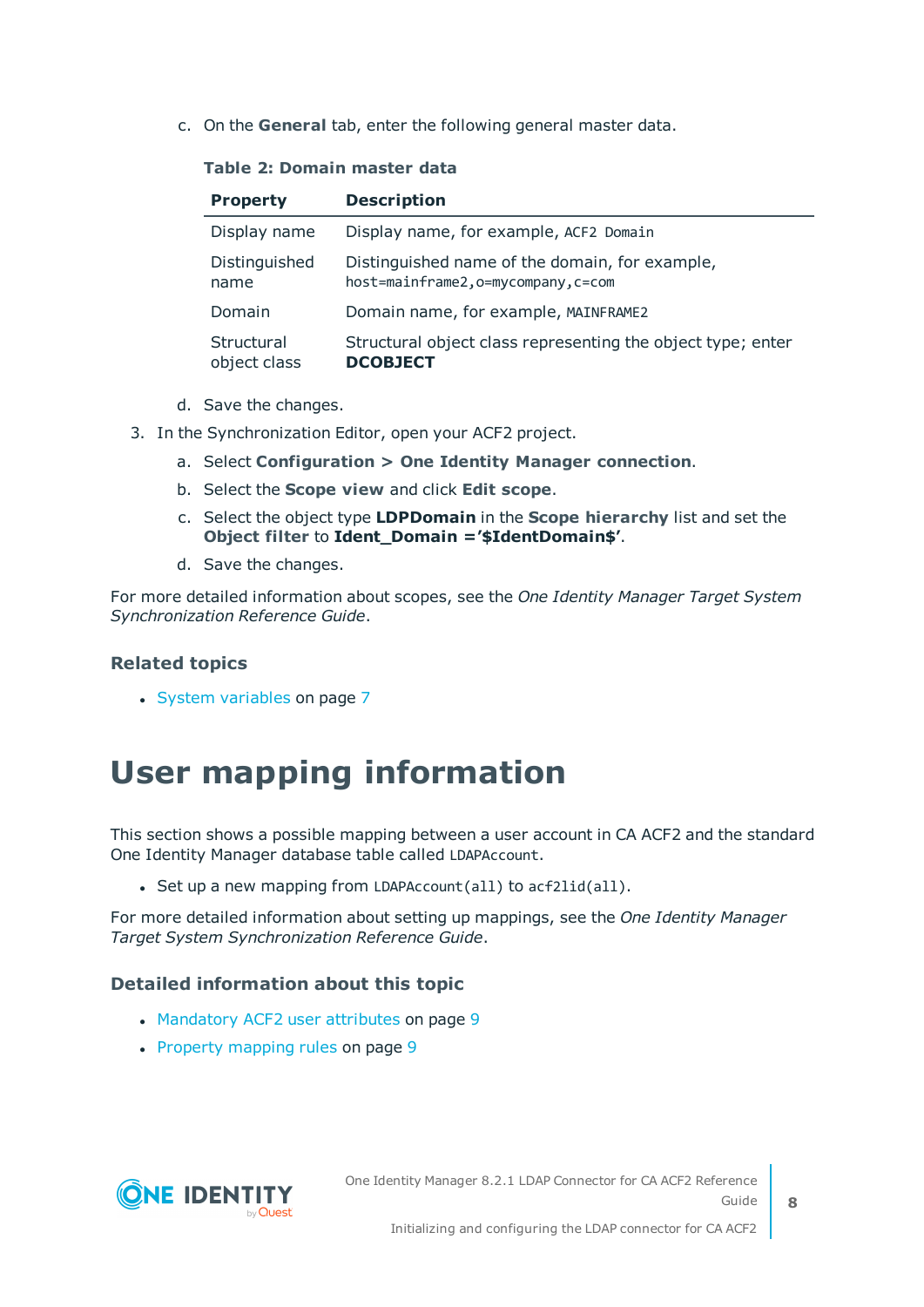- Object [matching](#page-10-0) rules on page 11
- Sample user [mapping](#page-10-1) on page 11

### <span id="page-8-0"></span>**Mandatory ACF2 user attributes**

When creating a user in the ACF2 database, the following LDAP attributes must be defined:

- objectclass
- $\bullet$  acf2lid
- userPassword

### **Related topics**

- Property [mapping](#page-8-1) rules on page 9
- Object [matching](#page-10-0) rules on page 11

### <span id="page-8-1"></span>**Property mapping rules**

• CanonicalName ← vrtEntryCanonicalName

vrtEntryCanonicalName is a virtual property, set to the canonical name of the object in the connector.

Sample value:

COM/MYCOMPANY/MAINFRAME2/LIDS/USER1234

• cn  $\leftarrow \rightarrow$  acf2lid

On the ACF2 system, acf2lid is the user ID.

Sample value:

USER1234

• DistinguishedName ← vrtEntryDN

vrtEntryDN is a virtual property, set to the DN of the object in the connector. Once this mapping rule has been created, edit the mapping rule by clicking on it. Select the **Force mapping against direction of synchronization** check box.

Sample value:

acf2lid=USER1234,acf2admingrp=lids,host=mainframe2,o=mycompany,c=com

• ObjectClass  $\leftarrow$  → objectClass

The objectClass attribute (multi-valued) on the ACF2 system. Select the **Ignore case sensitivity** check box.

Sample value:

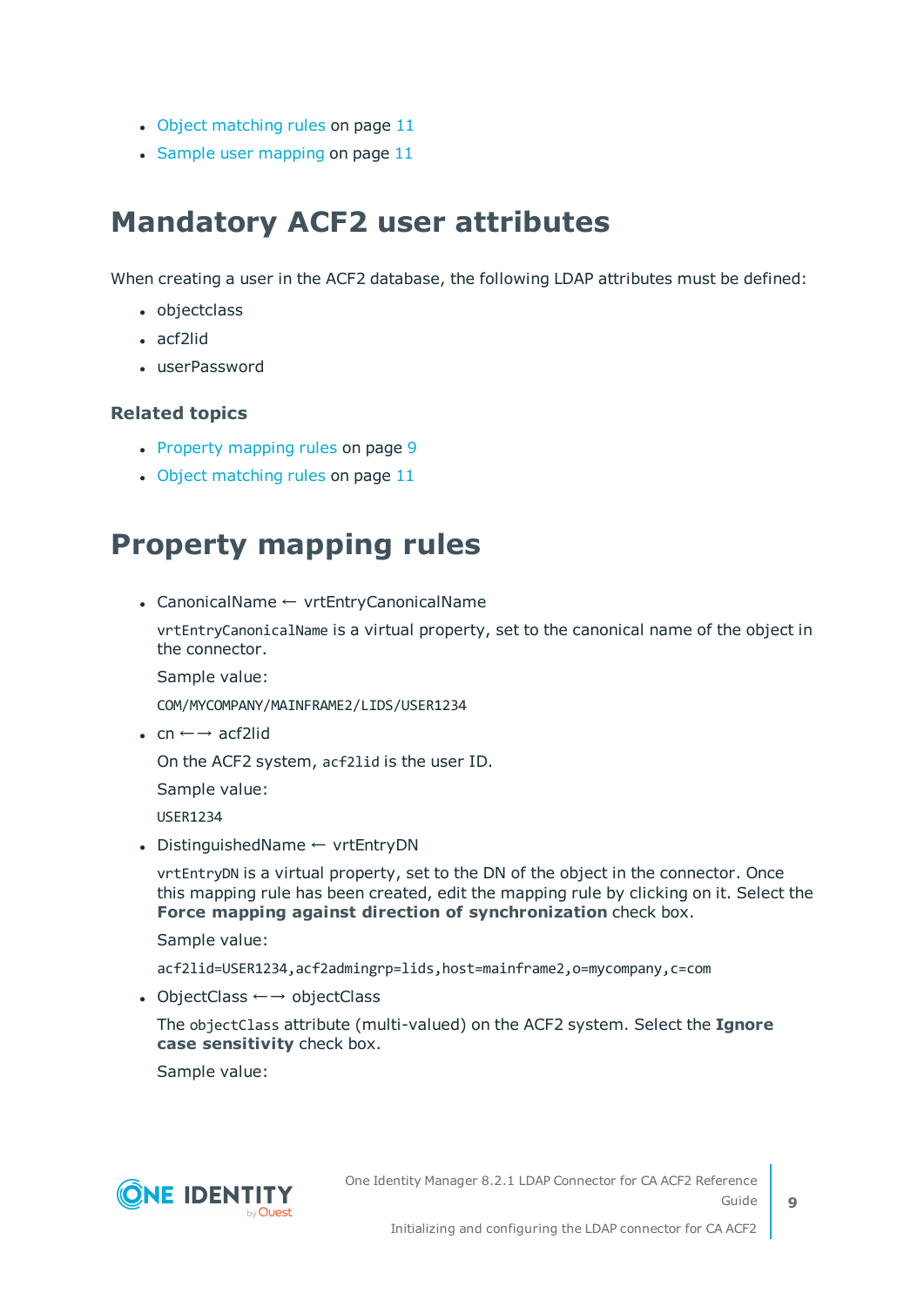ACF2LID

• StructuralObjectClass ← vrtStructuralObjectClass

vrtStructuralObjectClass on the ACF2 system defines the single object class for the object type.

Sample value:

ACF2LID

• UID LDPDomain ← vrtIdentDomain

Create a fixed value property variable on the ACF2 side called vrtIdentDomain that is set to the value \$IdentDomain\$. Map this to UID LDPDomain. This will cause a conflict and the Property Mapping Rule Conflict Wizard opens automatically.

#### *To resolve the conflict*

- 1. In the Property Mapping Rule Conflict Wizard, select the first option and click **OK**.
- 2. On the **Select an element** page, select **Ident\_Domain** and click **OK**.
- 3. Confirm the security prompt with **OK**.
- 4. On the **Edit property** page:
	- a. Clear **Save unresolvable keys**.
	- b. Select **Handle failure to resolve as error**.
- 5. To close the Property Mapping Rule Conflict Wizard, click **OK**.

Sample value:

MAINFRAME2

• vrtParentDN  $\rightarrow$  vrtEntryParentDN

Create a fixed-value property variable on the One Identity Manager side called vrtParentDN equal to a fixed string with the value \$UserLocation\$. Map this to vrtEntryParentDN on the ACF2 side.

Sample value:

acf2admingrp=lids,host=mainframe2,o=mycompany,c=com

• vrtRDN  $\rightarrow$  vrtEntryRDN

Create a new variable on the One Identity Manager side of type **Format Defined Property** with the name vrtRDN. Set its value to acf21id=%CN%. Then map this to vrtEntryRDN on the ACF2 side.

Sample value:

acf2lid=USER1234

 $\bullet$  userPassword  $\rightarrow$  userPassword

Used to change a user's ACF2 password. A condition needs to be set on this rule to map the password only when there is a value to be copied.

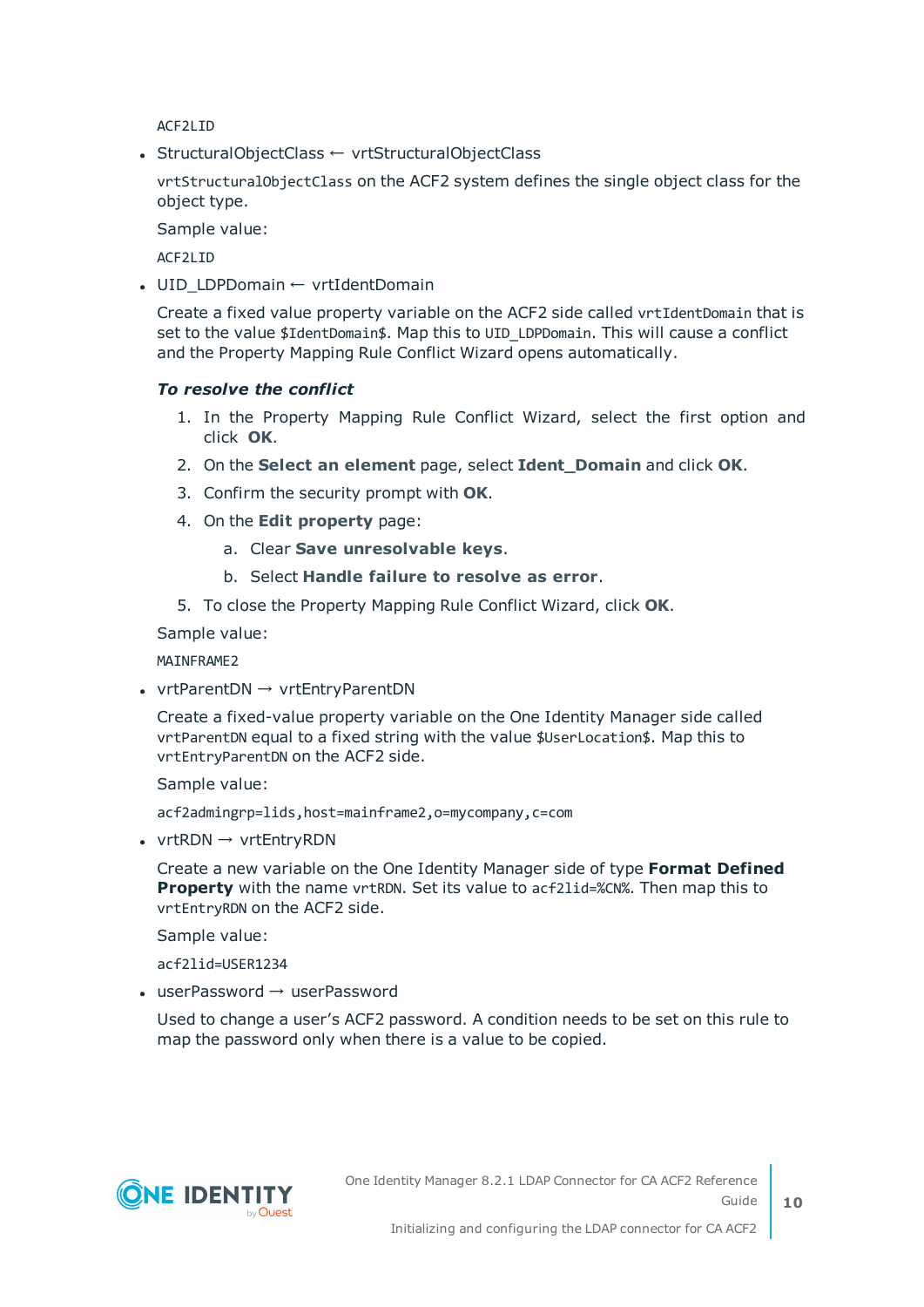#### *To add a condition*

- 1. Create the mapping.
- 2. Edit the property mapping rule.
- 3. Expand the **Condition for execution** section at the bottom of the dialog.
- 4. Click **Add condition** and set the following condition (a blank password is indicated by using two apostrophe characters).

Left.UserPassword<>''

### **Related topics**

- [Mandatory](#page-8-0) ACF2 user attributes on page 9
- System [variables](#page-6-0) on page 7
- Object [matching](#page-10-0) rules on page 11
- $\cdot$  Sample user [mapping](#page-10-1) on page 11

### <span id="page-10-0"></span>**Object matching rules**

• DistinguishedName (primary rule) vrtEntryDN

vrtEntryDN is a virtual property, set to the DN of the object in the connector. This forms a unique ID to distinguish individual user objects on the ACF2 system.

#### *To convert this mapping into an object matching rule*

- 1. Select the property mapping rule in the rule window.
- 2. Click  $\bullet$  in the rule view toolbar.

A message appears.

3. Click **Yes** to convert the property mapping rule into an object matching rule and save a copy of the property mapping rule.

Sample value:

acf2lid=USER1234,acf2admingrp=lids,host=mainframe2,o=mycompany,c=com

### **Related topics**

- [Mandatory](#page-8-0) ACF2 user attributes on page 9
- Property [mapping](#page-8-1) rules on page 9
- $\cdot$  Sample user [mapping](#page-10-1) on page 11

### <span id="page-10-1"></span>**Sample user mapping**

The following figure shows the user mapping in operation.



One Identity Manager 8.2.1 LDAP Connector for CA ACF2 Reference Guide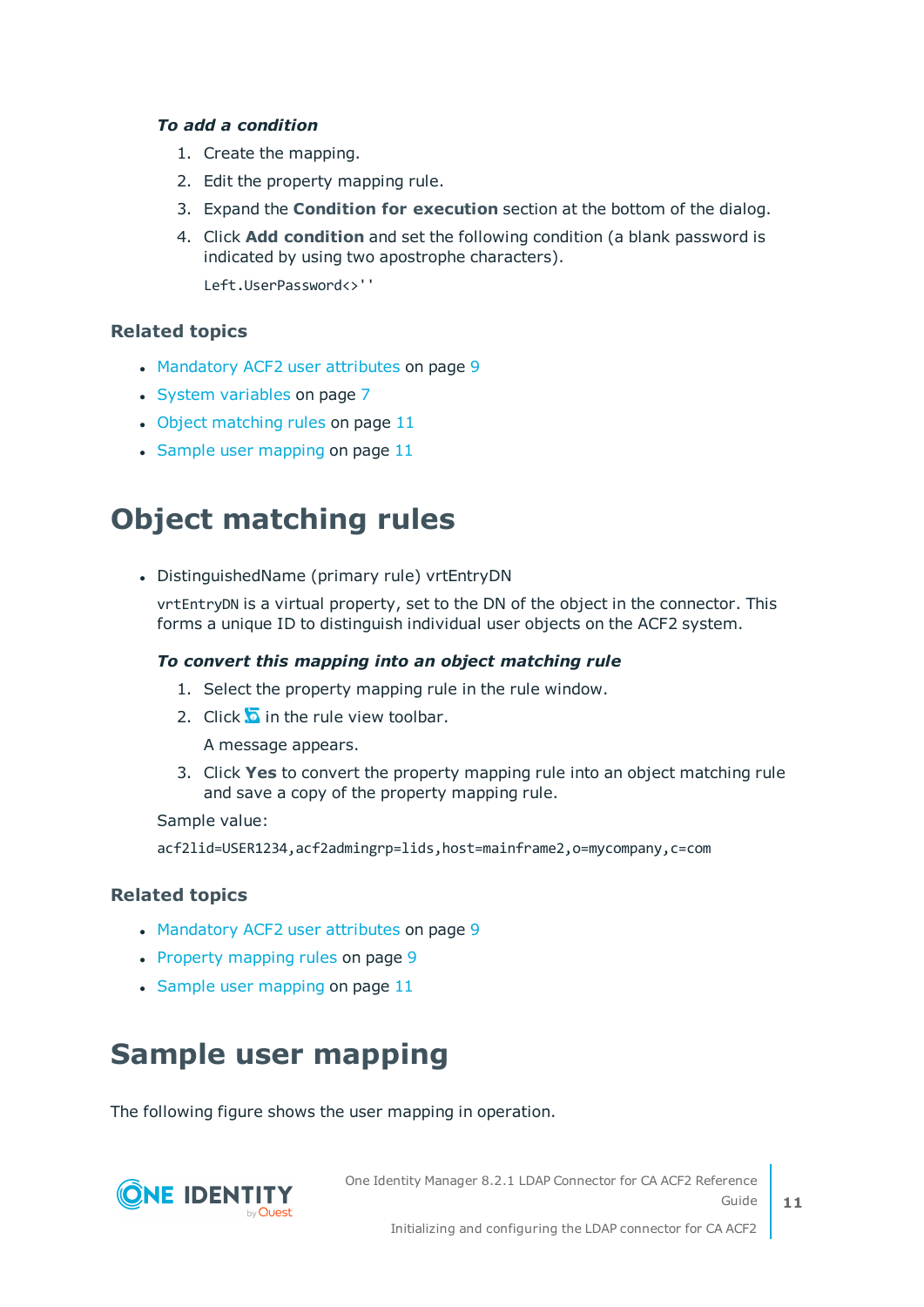

Information Primary rule Schema property in the target system vrtEntryDN

Property mapping rules

|  |  | 1 2 N Y - 5 H |                                    |  |
|--|--|---------------|------------------------------------|--|
|  |  |               | Schema property in One Identity M: |  |

| Schema property in One Identity Manager | <b>Information</b> | Schema property in the target system |
|-----------------------------------------|--------------------|--------------------------------------|
| <b>CanonicalName</b>                    |                    | vrtEntryCanonicalName                |
| cn                                      |                    | acf2lid                              |
| DistinguishedName                       |                    | vrtEntryDN                           |
| ObjectClass                             |                    | objectClass                          |
| StructuralObjectClass                   |                    | vrtStructuralObjectClass             |
| VRT UID LDPDomain                       |                    | vrtldentDomain                       |
| UserPassword                            | 3                  | userPassword                         |
| vrtParentDN                             |                    | vrtEntryParentDN                     |
| vrtRDN                                  |                    | vrtEntryRDN                          |

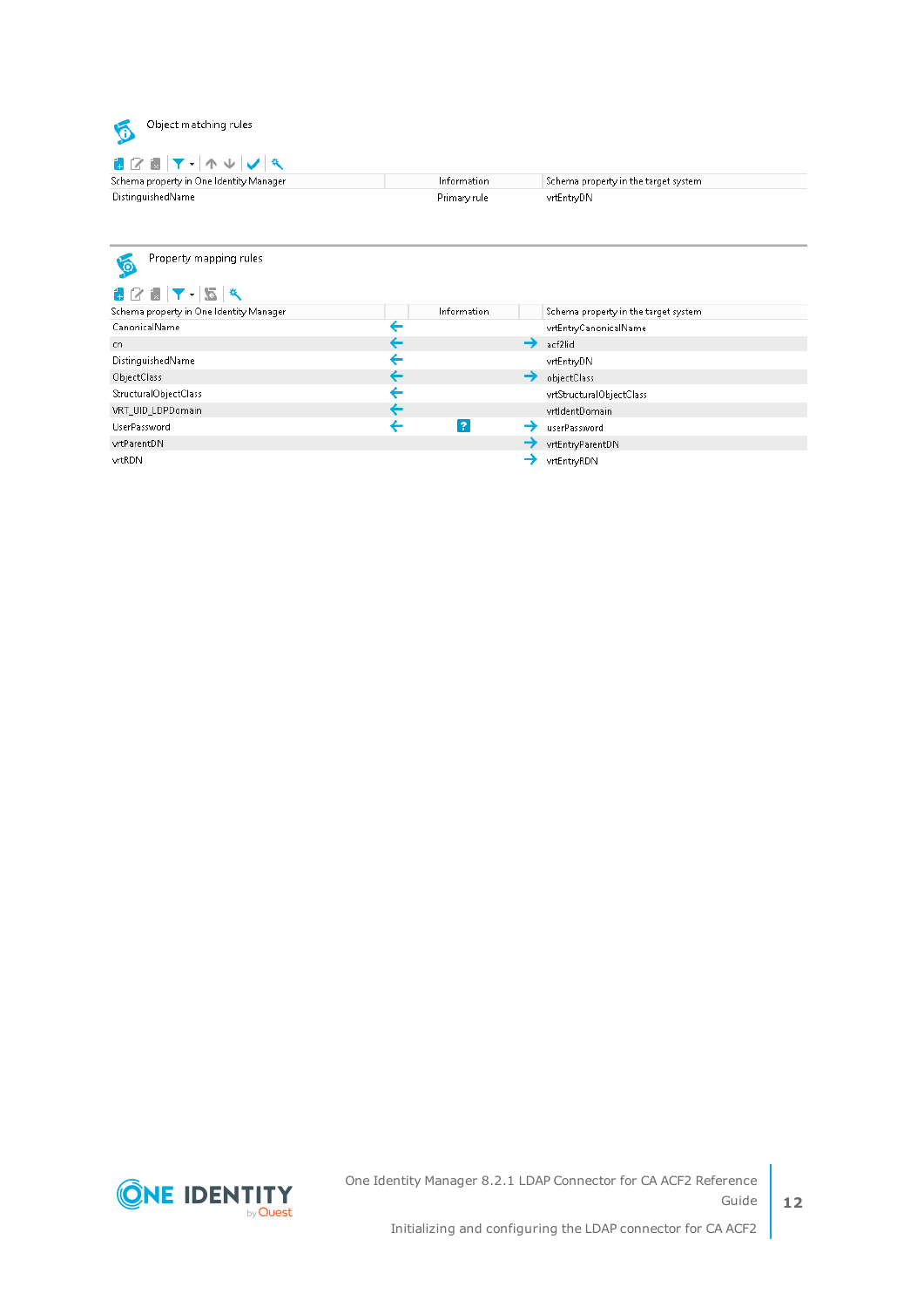# **Appendix A**

# **Appendix:ACF2 attributes**

<span id="page-12-0"></span>The following table lists the ACF2 attributes that are made available to One Identity Manager by the ACF2 LDAP connector.

#### **Table 3: List of ACF2 attributes**

| <b>Attribute name</b>  |  |
|------------------------|--|
| AccessCount            |  |
| AccessDate             |  |
| AccessRileMustValidate |  |
| AccessShiftName        |  |
| AccessSource           |  |
| AccessSourceName       |  |
| AccessTime             |  |
| AccessZoneName         |  |
| ACF2AccountPriv        |  |
| ACF2AuditPriv          |  |
| ACF2CICSSecurity       |  |
| ACF2ConsultPriv        |  |
| ACF2DynamicPrivileges  |  |
| ACF2LeaderPriv         |  |
| acf2lid                |  |
| ACF2RefreshPriv        |  |
| ACF2SecurityPriv       |  |
| ActiveDate             |  |



One Identity Manager 8.2.1 LDAP Connector for CA ACF2 Reference Guide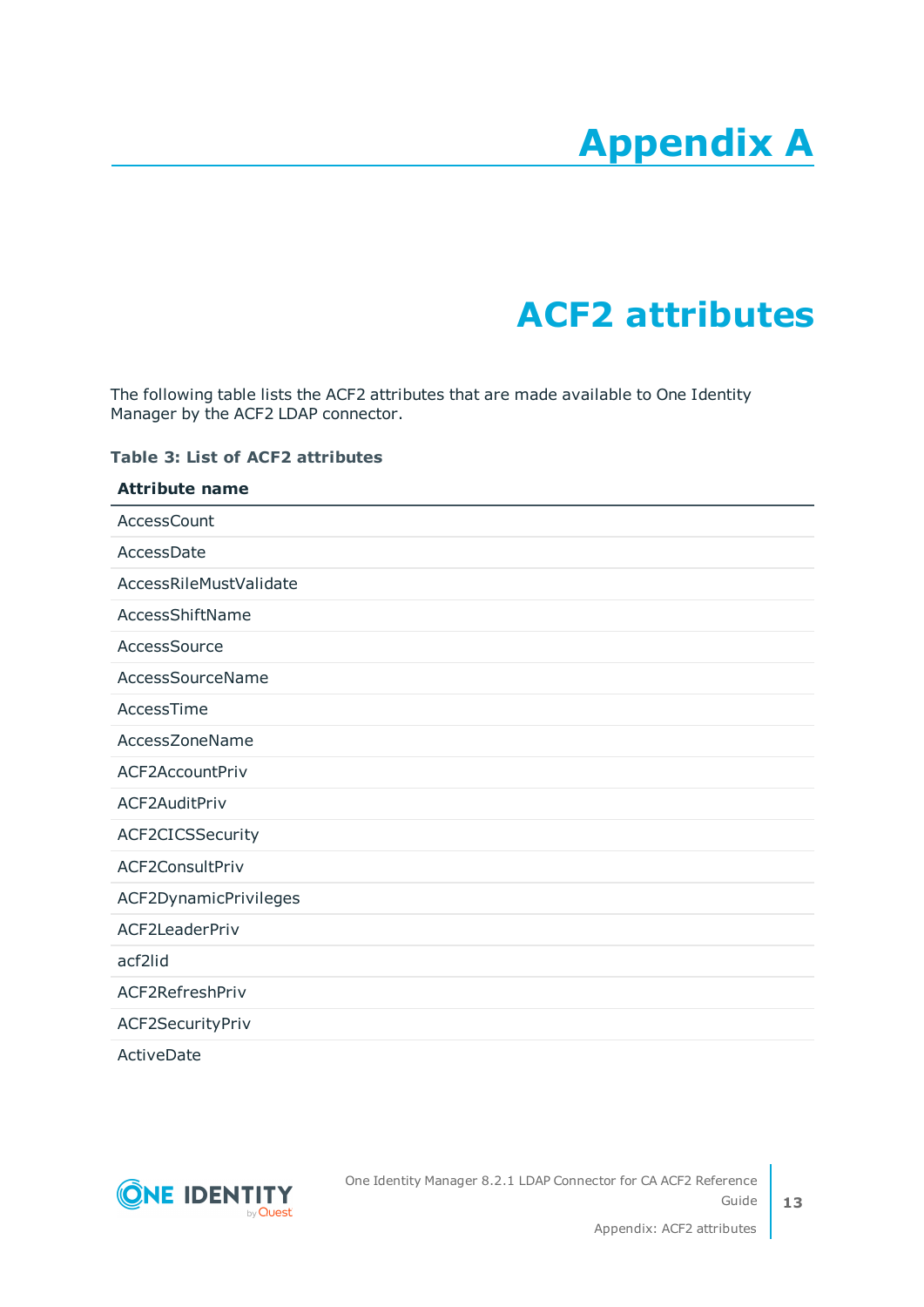AllowJOBFROMStmtUsage AuthSubmissionPgm AutomaticDump BatchJobAuthority BulkDataTransfer BypassCmdLimiting BypassManVioProcessing BypassMusassAccessStats BypassStepMustComplete BypassTapeLabelLimited BypassTapeLabelProcessing BypassTSOCmdList CancelDate CICSAccess CICSControlRecSYSID **CICSMultipleSignons** CICSOpClass CICSOpId **CICSPriority** CICSRsrcAccessKey CICSSecKey1-3 CICSSecKeyLast5 CICSTargetUsage DDBHomenode DoNotStoreACF2Rules EUARoutine1 EUARoutine2 EUARoutine3 EUARoutine4

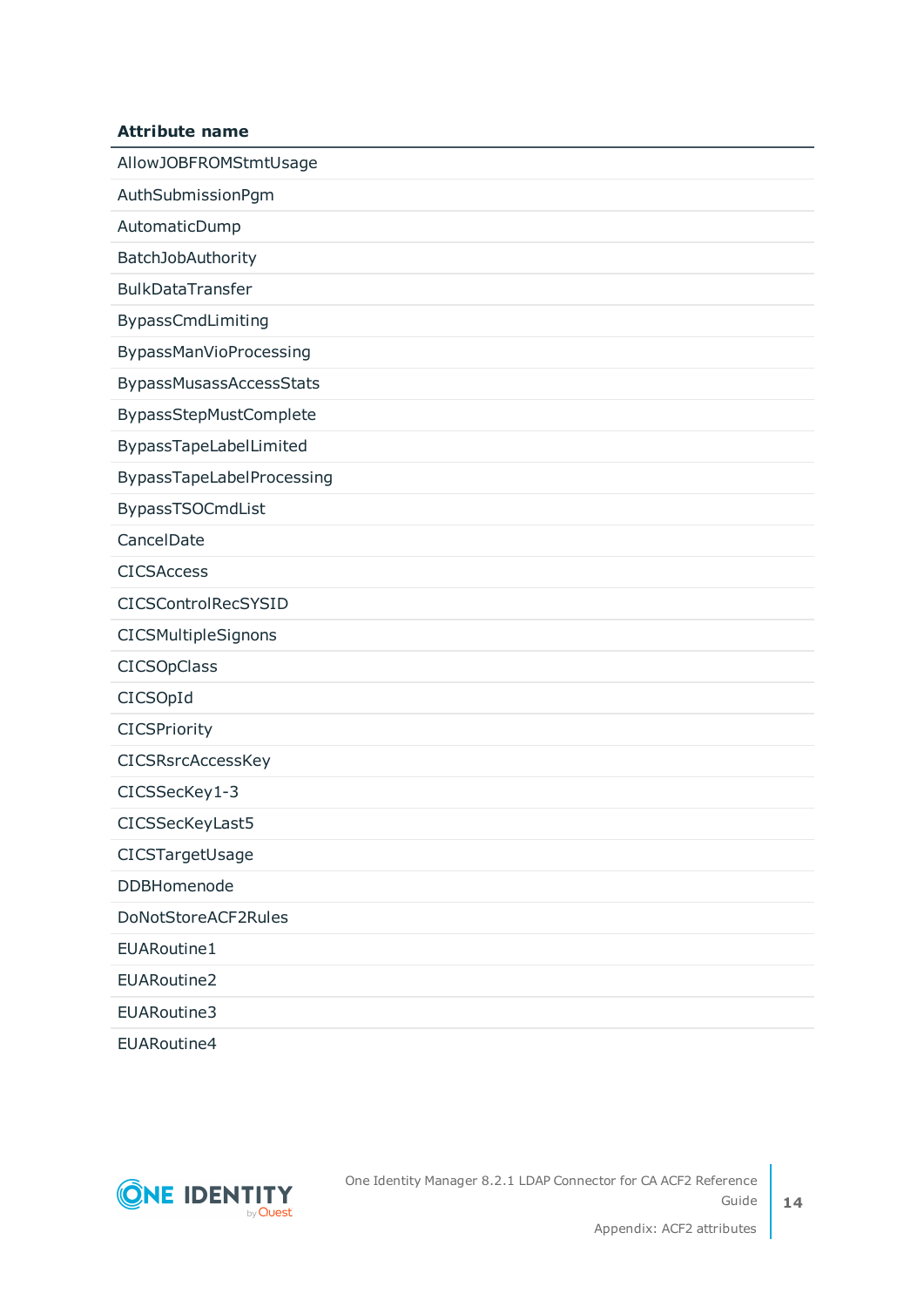| <b>Attribute name</b>   |
|-------------------------|
| EUARoutine5             |
| EUARoutine6             |
| EUARoutine7             |
| EUARoutine8             |
| ExpirePassword          |
| FullName                |
| GeneralIDMSAccess       |
| GeneralIMSAccess        |
| <b>GeneralTSOAccess</b> |
| <b>GeneralVAXAccess</b> |
| <b>GeneralVMAccess</b>  |
| GeneralVM-ESAAccess     |
| GenerateDumps           |
| GroupName               |
| HasAccesToSystem        |
| HomeDirectory           |
| IdleTime                |
| IDMSClistVersion        |
| IDMSMusassOpts10-2      |
| IDMSMusassStartPgm      |
| IDMSSignonClist         |
| InvalidPswdDate         |
| InvalidPswdTime         |
| KerberosCruV            |
| KerberosVios            |
| LastUpdatedDateTime     |
| LDAPDirectorySync       |
| LidExpireDate           |
|                         |

LIDTEMP

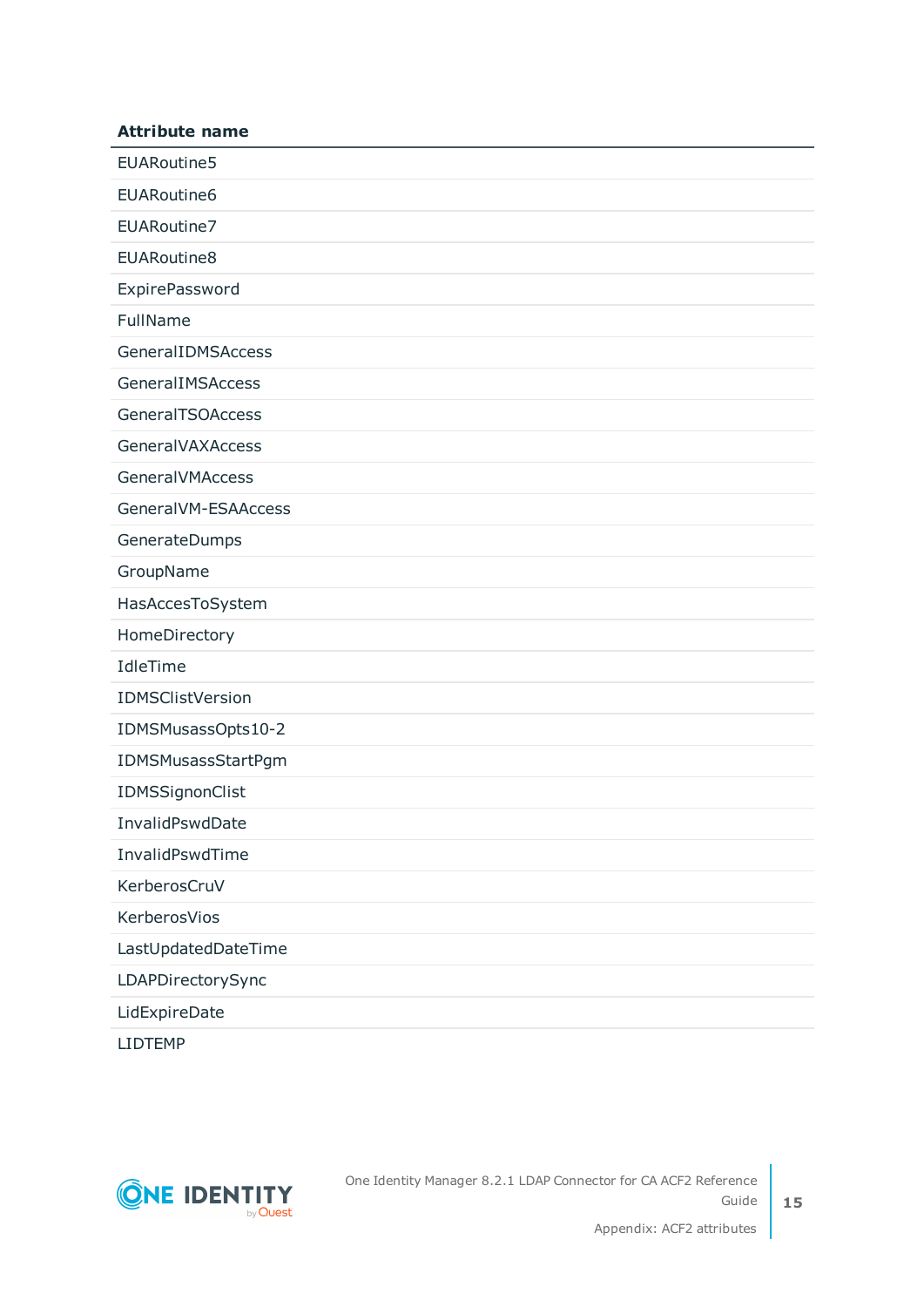| <b>Attribute name</b>       |
|-----------------------------|
| <b>LIDZMAX</b>              |
| LIDZMIN                     |
| LinuxName                   |
| LogAccessOutsideShift       |
| LogActiveLibBatchAccess     |
| LogActiveLibBatchAccessVios |
| LotusName                   |
| MaintPrivilege              |
| MaxAddrSpaceSize            |
| MaxCPUTime                  |
| <b>MaxDataSpacePages</b>    |
| MaxDaysBetweenPswdChange    |
| MonitorLogon                |
| MonitorLogonSecurityAlert   |
| MountDevices                |
| MusassDefaultLid            |
| MusassID                    |
| MusassInfoCall              |
| MusassLid                   |
| MusassUpdateAuth            |
| NonCancelPrivilege          |
| NovellName                  |
| NumericUserID               |
| PasswordForExtract          |
| PCFControl                  |
| Phone                       |
| PrefixTSOMessages           |
| PromptForMissingParms       |
|                             |

PswdChgDateTime

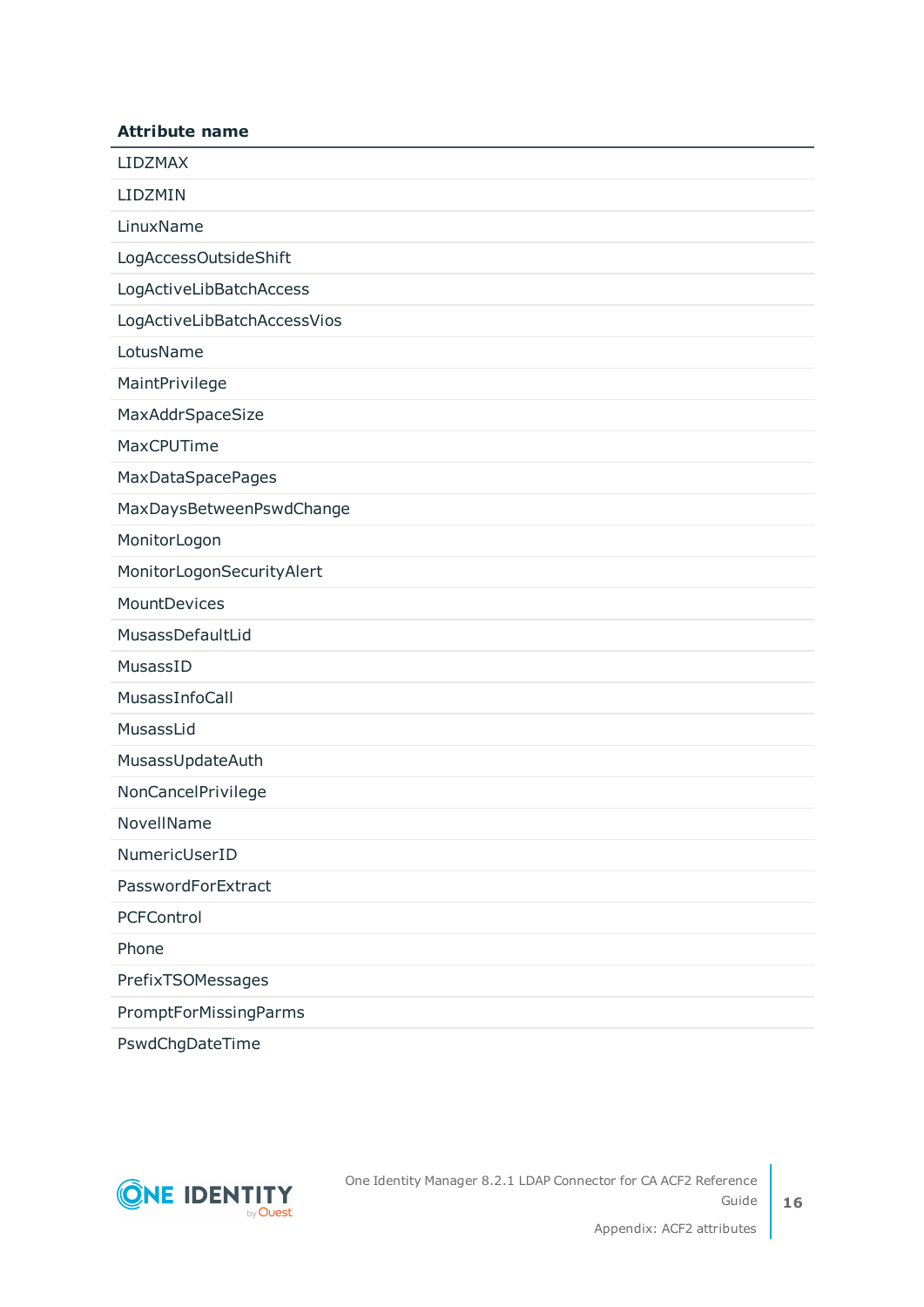| <b>Attribute name</b>       |
|-----------------------------|
| PswdEntrySource             |
| PSWD-MIX                    |
| PSWD-MX8                    |
| PSWD-UPP                    |
| PswdViolations              |
| <b>PTICKET</b>              |
| ReadAccessToAll             |
| ReceiveTSOMailMsgs          |
| ReceiveTSOMessages          |
| <b>ReceiveTSONotices</b>    |
| RecentPswdViolations        |
| RestrictedLogonid           |
| <b>RsrcRuleMustValidate</b> |
| RuleKeyPrefix               |
| ScopeList                   |
| SecurityViolations          |
| ShellProgram                |
| SMSDefaultValues            |
| SpecifyTSOAcctNum           |
| SpecifyTSOLogonSize         |
| SpecifyTSOLogonTime         |
| SpecifyTSOLogonUnit         |
| SpecifyTSOMsgClass          |
| SpecifyTSOOutputDest        |
| SpecifyTSOPerformance       |
| SpecifyTSOProcedure         |
| SpecifyTSORecover           |
| <b>StartedTaskAccess</b>    |
|                             |



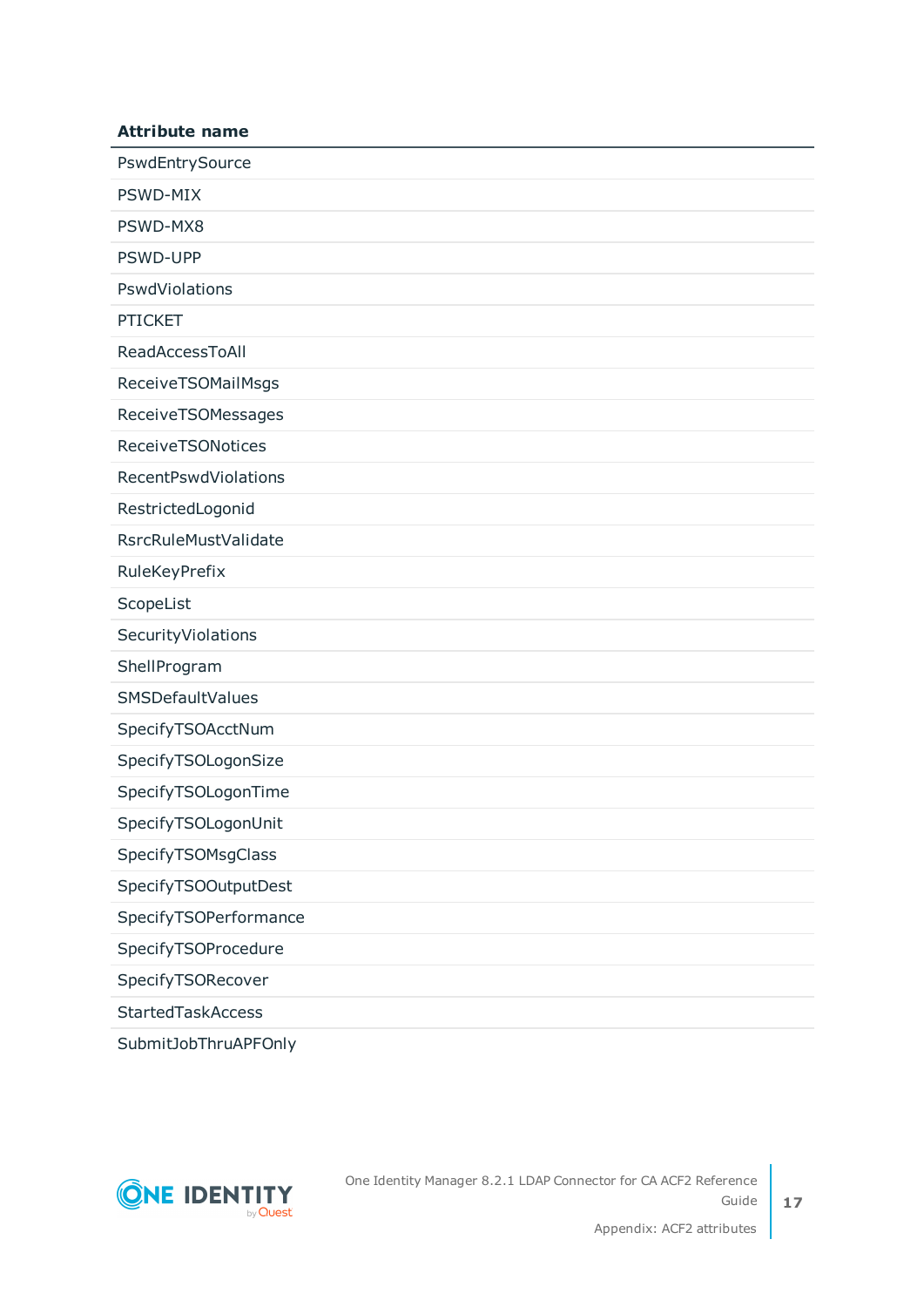| SuspendedLid            |
|-------------------------|
| SynchronizedLogonNode   |
| <b>SYSPEXCL</b>         |
| TargetNodes             |
| <b>TraceAllEvents</b>   |
| <b>TraceTSOCommands</b> |
| <b>TSOAccountPriv</b>   |
| TSOAccountRequired      |
| TSOCommandListModule    |
| <b>TSOConsole</b>       |
| TSODefaultAccount       |
| TSODefaultPerformance   |
| TSODefaultProcedure     |
| TSODefaultRegionSize    |
| TSODefaultTime          |
| TSODefaultUnit          |
| TSODelChar              |
| TSOFullScreenLogon      |
| <b>TSOHoldClass</b>     |
| TSOLineDelChar          |
| TSOMailIndexRecordPtr   |
| <b>TSOModalMsgs</b>     |
| <b>TSOMsgClass</b>      |
| TSOMsgPause             |
| <b>TSOOperator</b>      |
| <b>TSOPrefix</b>        |
| TSOProcedureRequired    |
| TSORecover              |
| <b>TSORegionSizeMax</b> |

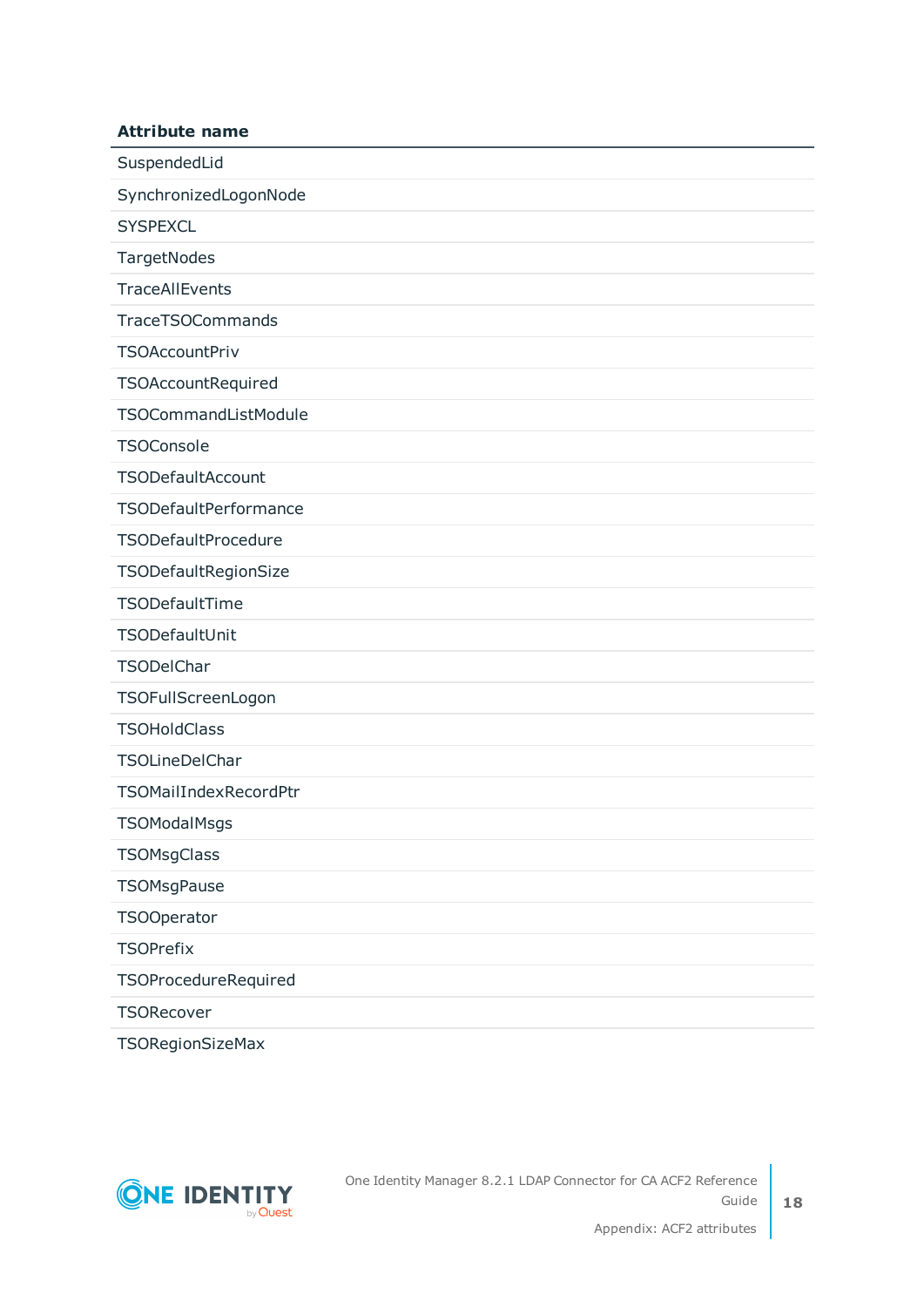| TSOSubmitAuthority          |
|-----------------------------|
| <b>TSOSubmitClass</b>       |
| TSOSysoutClass              |
| TSOSysoutDest               |
| UnicenterTNGSync            |
| <b>UseProtectedPrograms</b> |
| <b>UserCancelled</b>        |
| UserIdentificationString    |
| userPassword                |
| <b>UserWhoSetCancel</b>     |
| UsingLID                    |
| ValidateRestrictAccess      |
| ValidateTSOAccount          |
| ValidateTSOProcedure        |
| VMAutologAll                |
| VMAutologNoPswd             |
| <b>VMAutologOnly</b>        |
| VMBypassDialValidation      |
| VMDefaultAccount            |
| VMDiagnose84                |
| VMGroupLogonId              |
| VMIdleMinutes               |
| VMIssueD4Diagnose           |
| VMLastLogonId               |
| VMNoSpoolFoundAction        |
| VMOptionalGroupId           |
| <b>VMPVMAccess</b>          |
| VMSAFDiagnose               |
|                             |

VMSFS

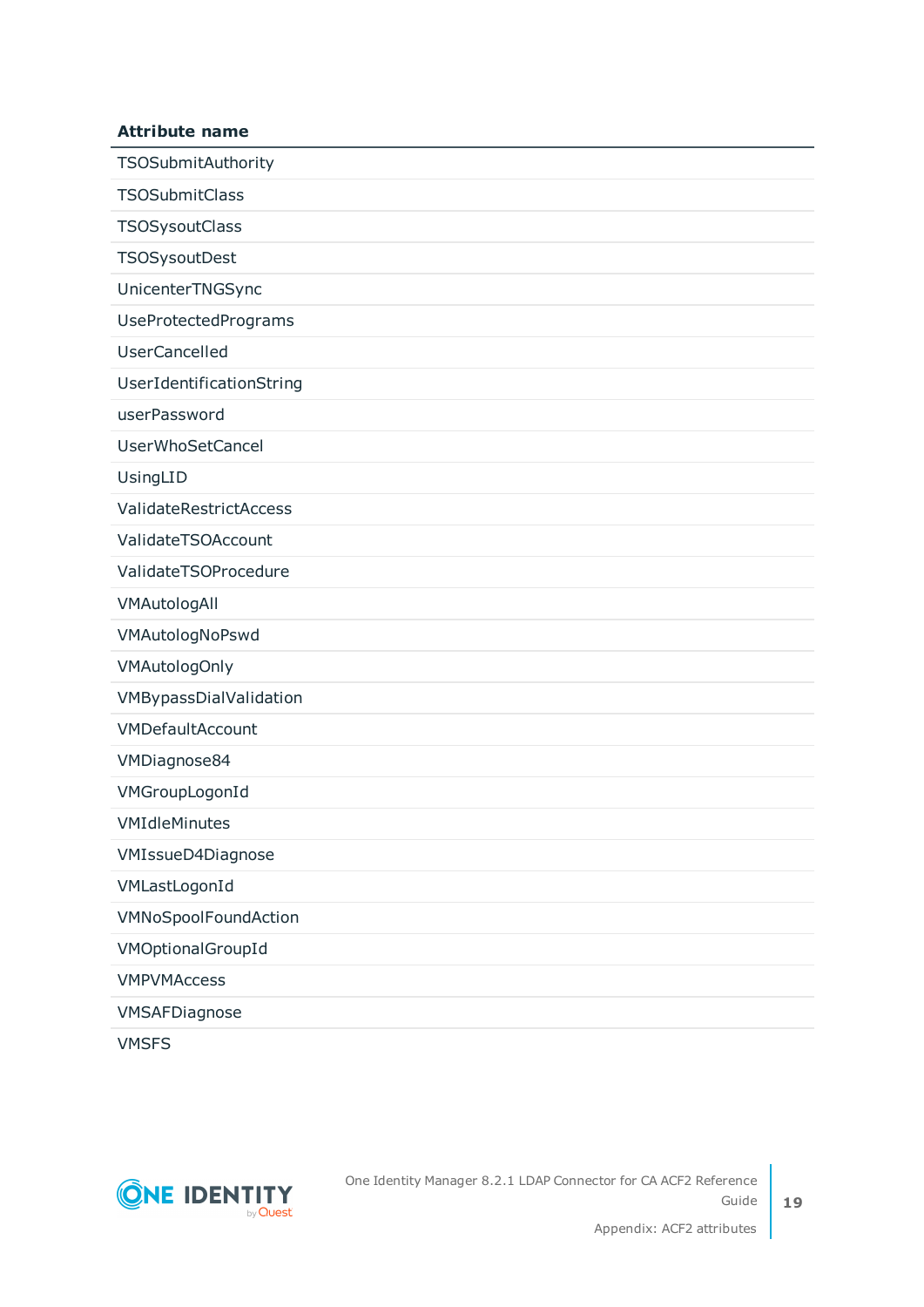VMSRFAccess

VMSRFAccessFromVSE

VMSyntaxErrorAction

VMTargetDiagnose

VMTargetDiagnoseReset

VMTempRuleMustExit

VMValidateAccounting